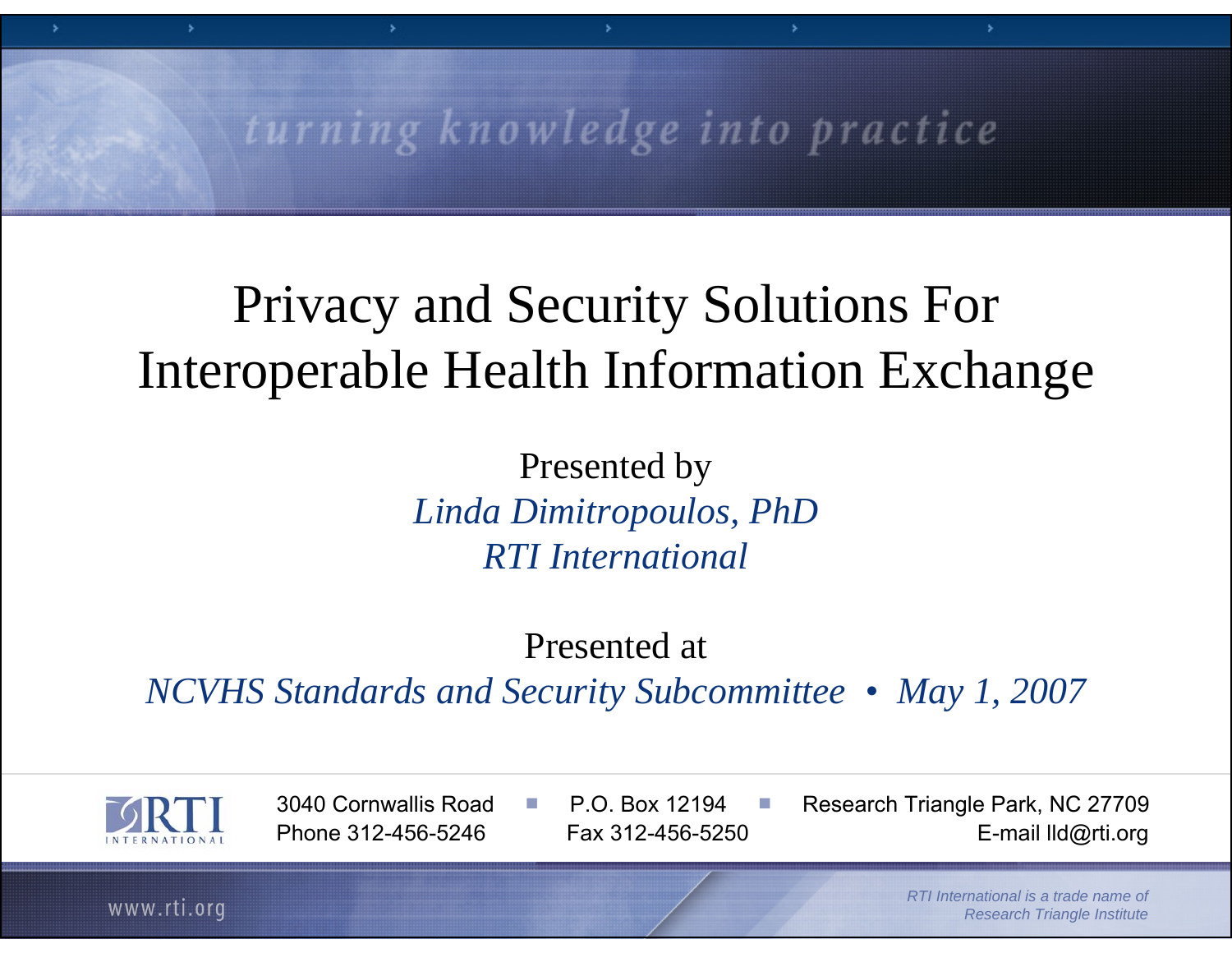#### Overview

- Brief overview and current status update
- **Highlights from the interim assessment**
- Major categories of proposed solutions
- Next steps -- Implementation

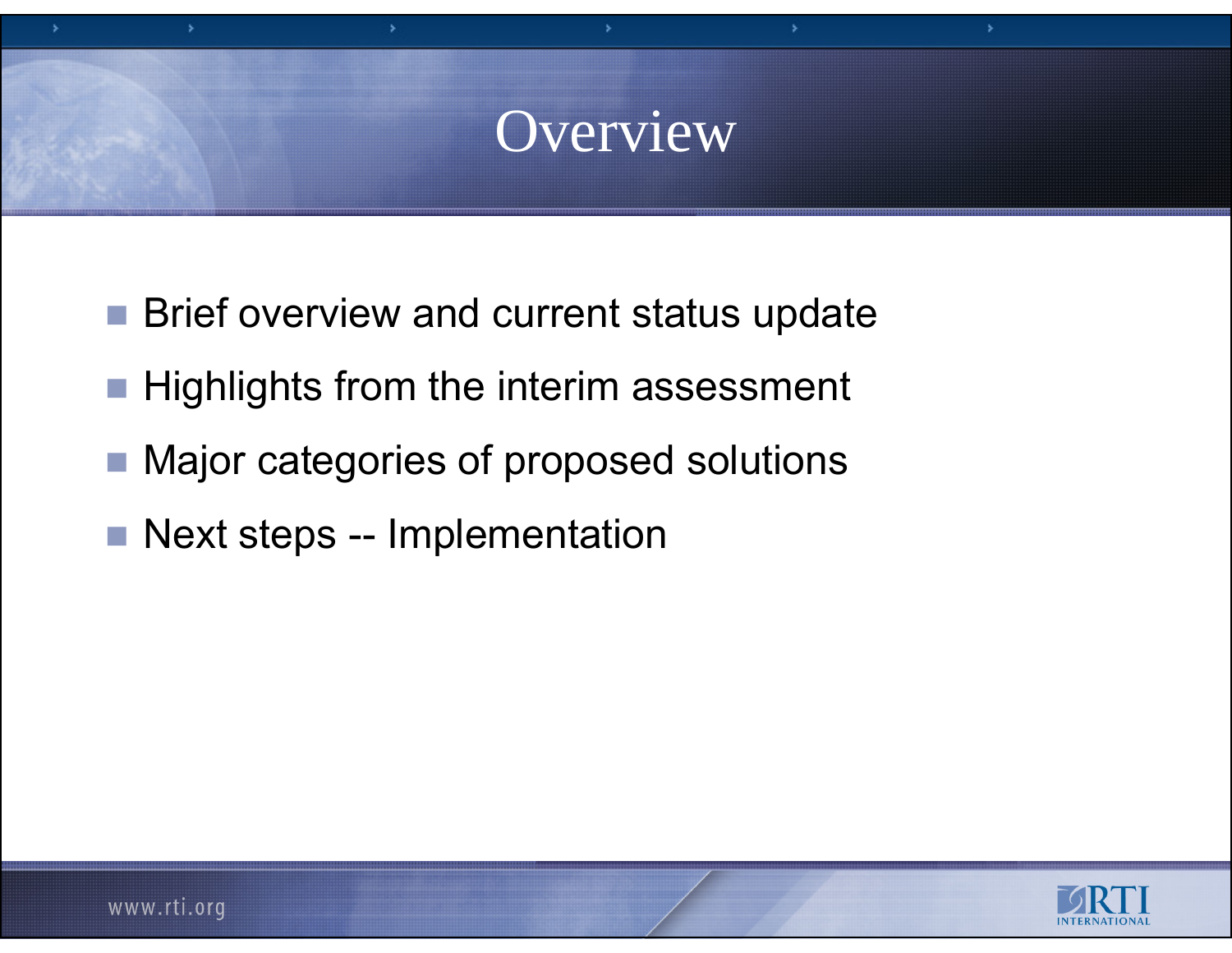## Current Status of the Project

- 34 teams have submitted final reports
	- Assessment of Variation and Analysis of Solutions
	- **Final Implementation Plan**
- Summary and Analysis of those reports is underway
- Final Summary Reports are due to AHRQ and ONC May 15<sup>th</sup>
- Final Nationwide Summary due to AHRQ ad ONC June 30th

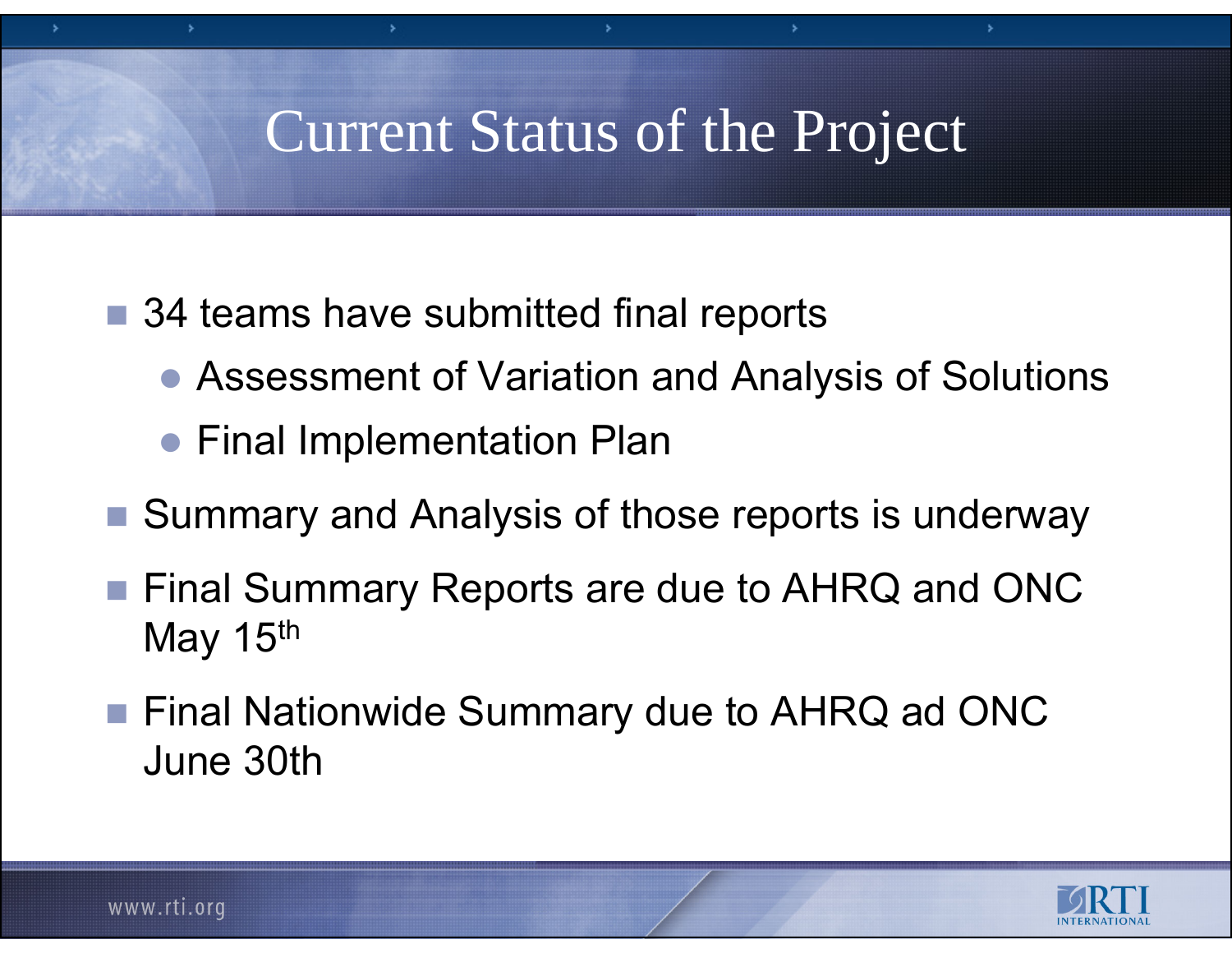## Sources of Variation

- Variation Related to Misinterpretation and Misapplication of Federal Laws and Regulations
	- **HIPAA Privacy Rule** 
		- ◆ Minimum Necessary
	- **HIPAA Security Rule** 
		- ◆ Decisions about appropriate security practices
		- $\blacktriangleright$  Knowledge about what is available

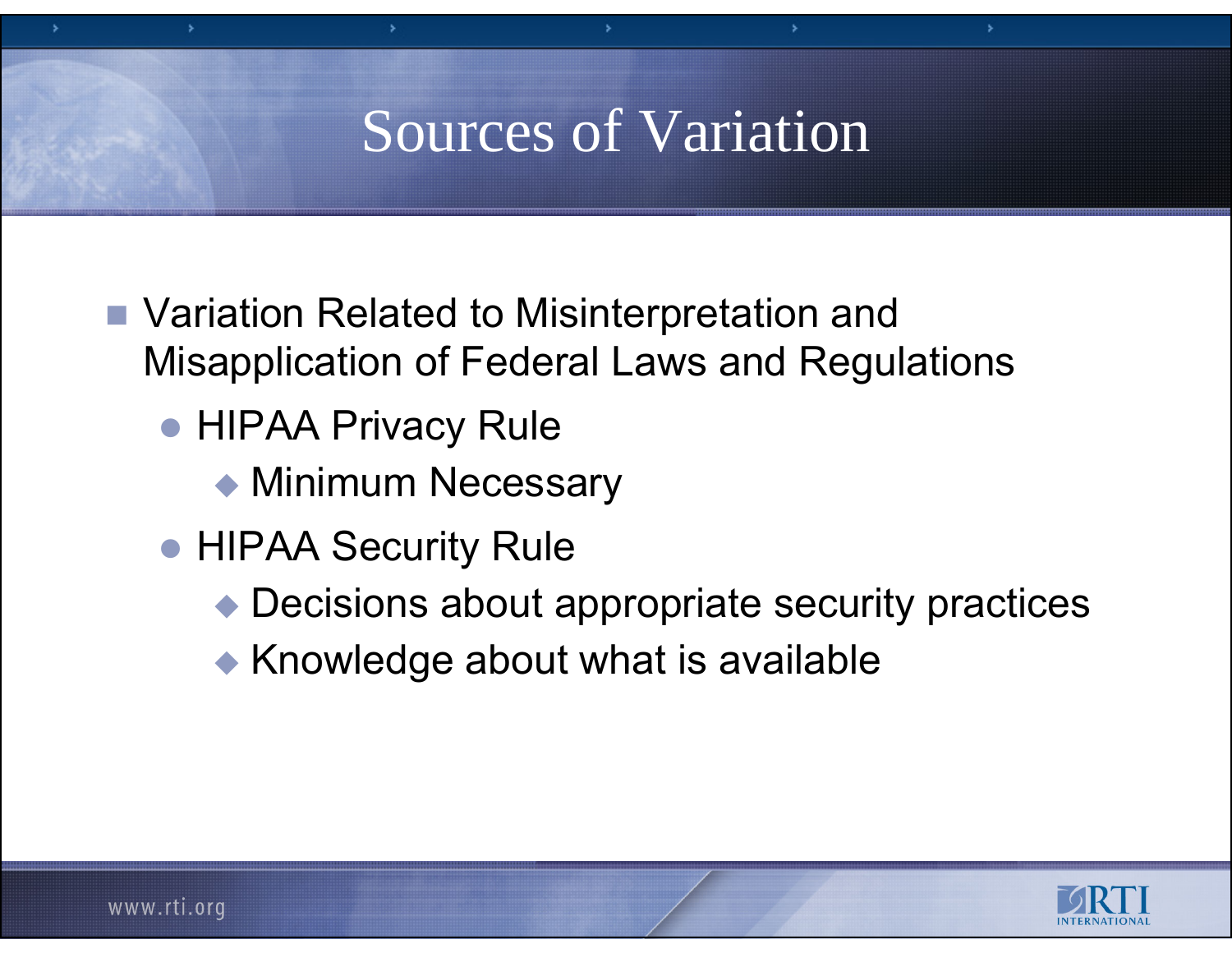#### Sources of Variation

- **The Co**  Variation Related to State Privacy Laws
	- O Scattered throughout many chapters of law
	- zWhen found, it is often conflicting
	- $\bullet$ Antiquated-written for a paper-based system
- $\mathcal{C}^{\mathcal{A}}$  Trust in Security
	- O **Organizations**
	- zConsumers/Patients
- Cultural and Business Issues
	- $\bullet$ Concern about liability for incidental or inappropriate disclosures
	- O General resistance to change; importance of human judgment

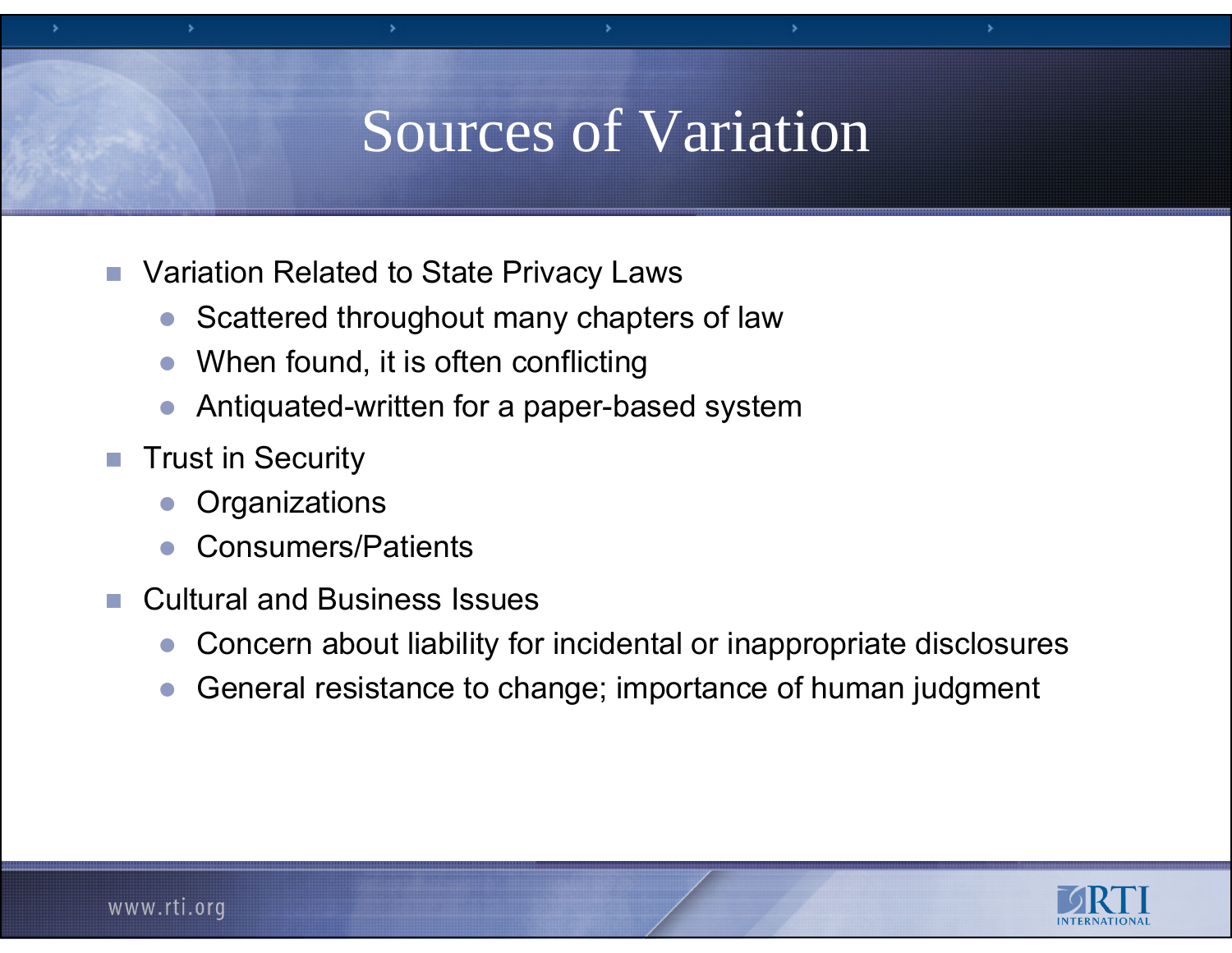#### 4 Major Categories of Proposed Solutions

- $\bullet$  Practice and Policy
	- $\blacklozenge$  organizational interoperability – e.g., Adopt a uniform consent policy
- O Legal and Regulatory
	- modify state statutes to resolve differences regarding *when* and *how* patient consent is obtained and documented
- Technology and Data Standards
	- $\blacklozenge$  standard data format to document consent that recognizes the differing state-based consent policies, laws and regulations yet promotes normalization and interpretation
- $\bullet$  Education and Outreach (organizations and consumers)
	- ◆ Practices, Policies, and Expectations

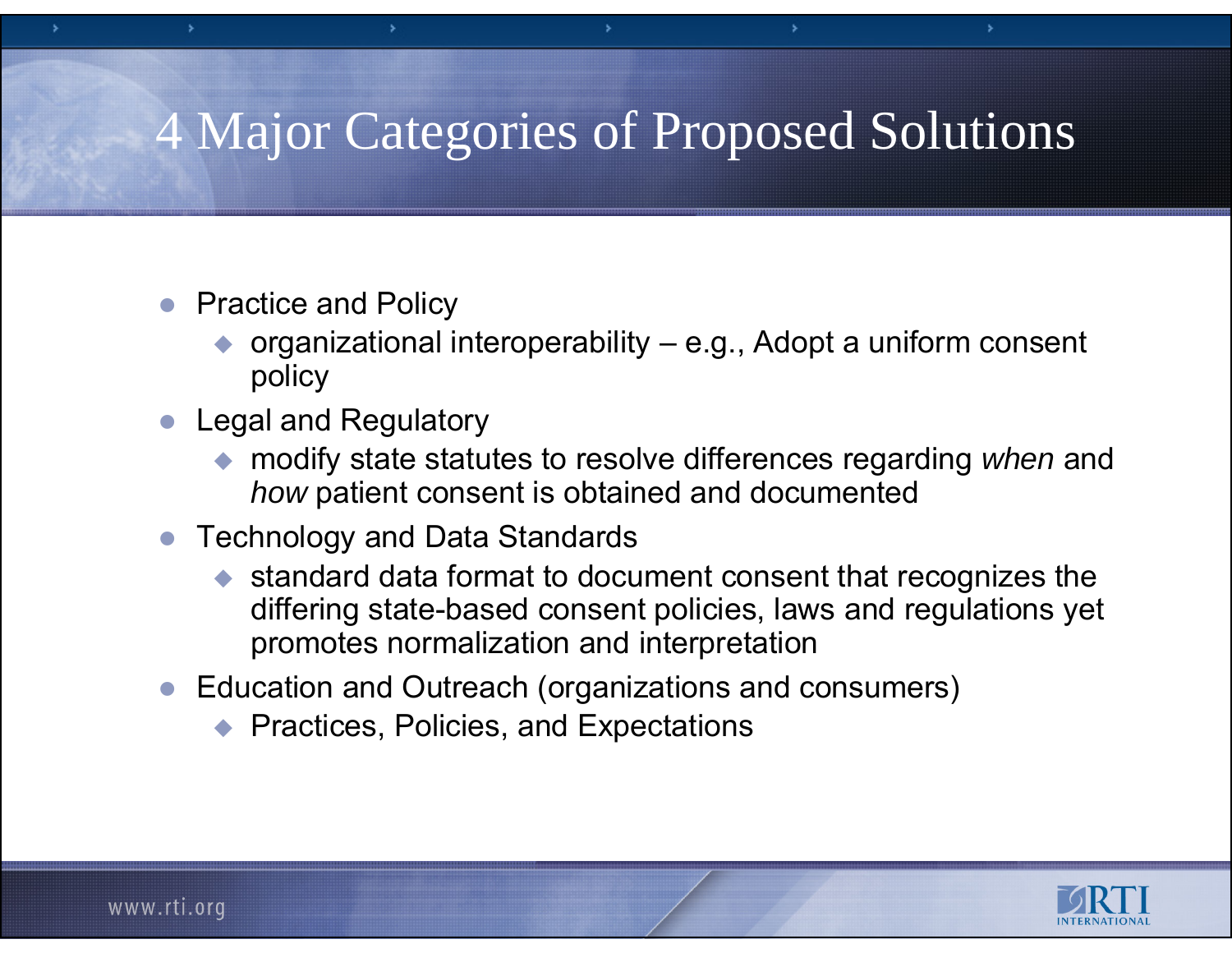| <b>Interim Report Solutions Categories</b>                                                                                                                          | N(% )   |
|---------------------------------------------------------------------------------------------------------------------------------------------------------------------|---------|
| Develop mechanisms to engage and educate consumers<br>on HIE, health IT, privacy and security of health<br>information and their rights, roles and responsibilities | 25(74%) |
| Adopt standards for authentication, authorization,<br>access controls, audits                                                                                       | 24(71%) |
| Develop standardized patient consent forms, policies and<br>processes at the state level                                                                            | 20(59%) |
| Adopt standardized patient identification methods<br>(including a patient identifier, patient ID verification, a<br>patient identification system)                  | 18(53%) |

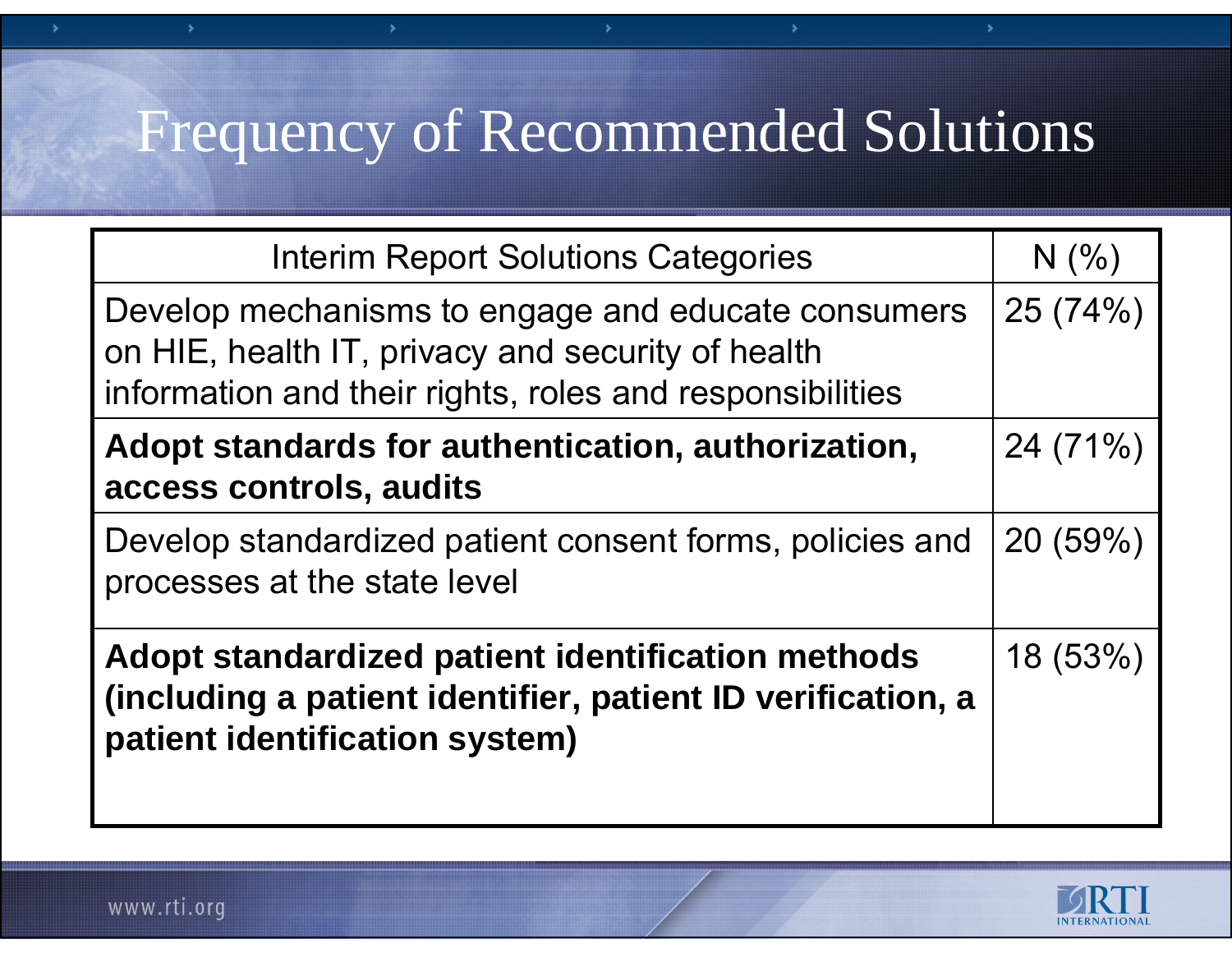x

| <b>Interim Report Solutions Categories</b>                                                                                                                                 | N(% )    |
|----------------------------------------------------------------------------------------------------------------------------------------------------------------------------|----------|
| Establish governance/leadership groups to address<br>privacy and security issues as well as state/regional<br><b>HIE</b> initiatives                                       | 16(47%)  |
| Modification of state laws/regulations (addressing<br>patient consent, medical record statutes, HIE<br>initiatives, sensitive health information, emergency<br>situations) | 15 (44%) |
| Pursue clarification/recommend changes to other<br>federal regulations (CLIA, mental health, substance<br>abuse, FERPA, etc)                                               | 14(41%)  |
| Address issues related to the disclosure of sensitive<br>health information (eg the need to segregate<br>sensitive data creates a challenge to role-based<br>access)       | 12 (35%) |

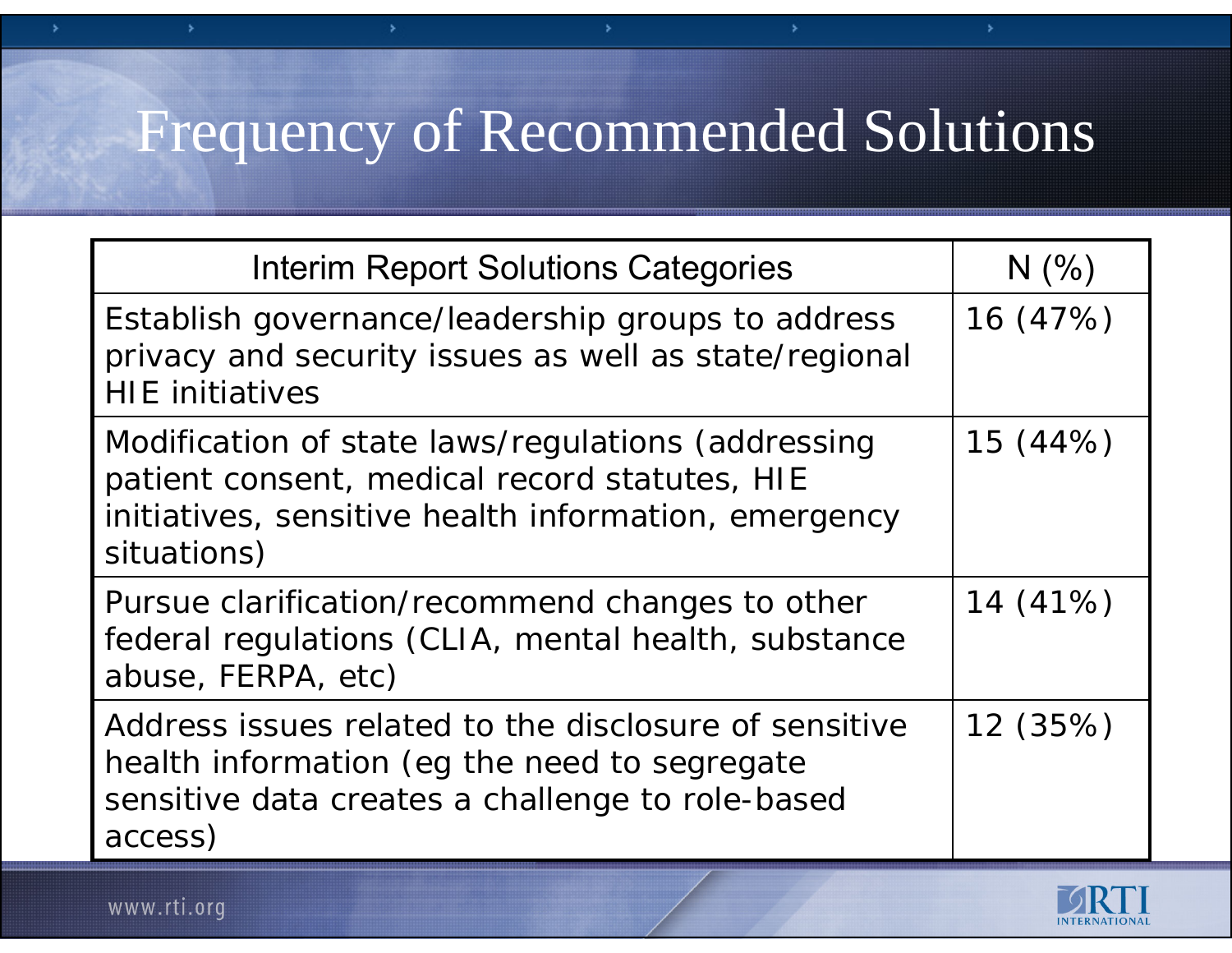x

| <b>Interim Report Solutions Categories</b>                                                                                     | N(% )    |
|--------------------------------------------------------------------------------------------------------------------------------|----------|
| Address differences between HIPAA Privacy and<br><b>State Law</b>                                                              | 12(35%)  |
| Adopt standards for secure transmission,<br>digital/electronic signatures, data/document<br>integrity, remote access           | 11(32%)  |
| Standardization of HIE-related Forms and<br><b>Practices/Policies (BAA forms, HIE Participating</b><br><b>Agreement Forms)</b> | 10(29%)  |
| Develop guidance and education for health care<br>providers, other health care organizations                                   | 10 (29%) |

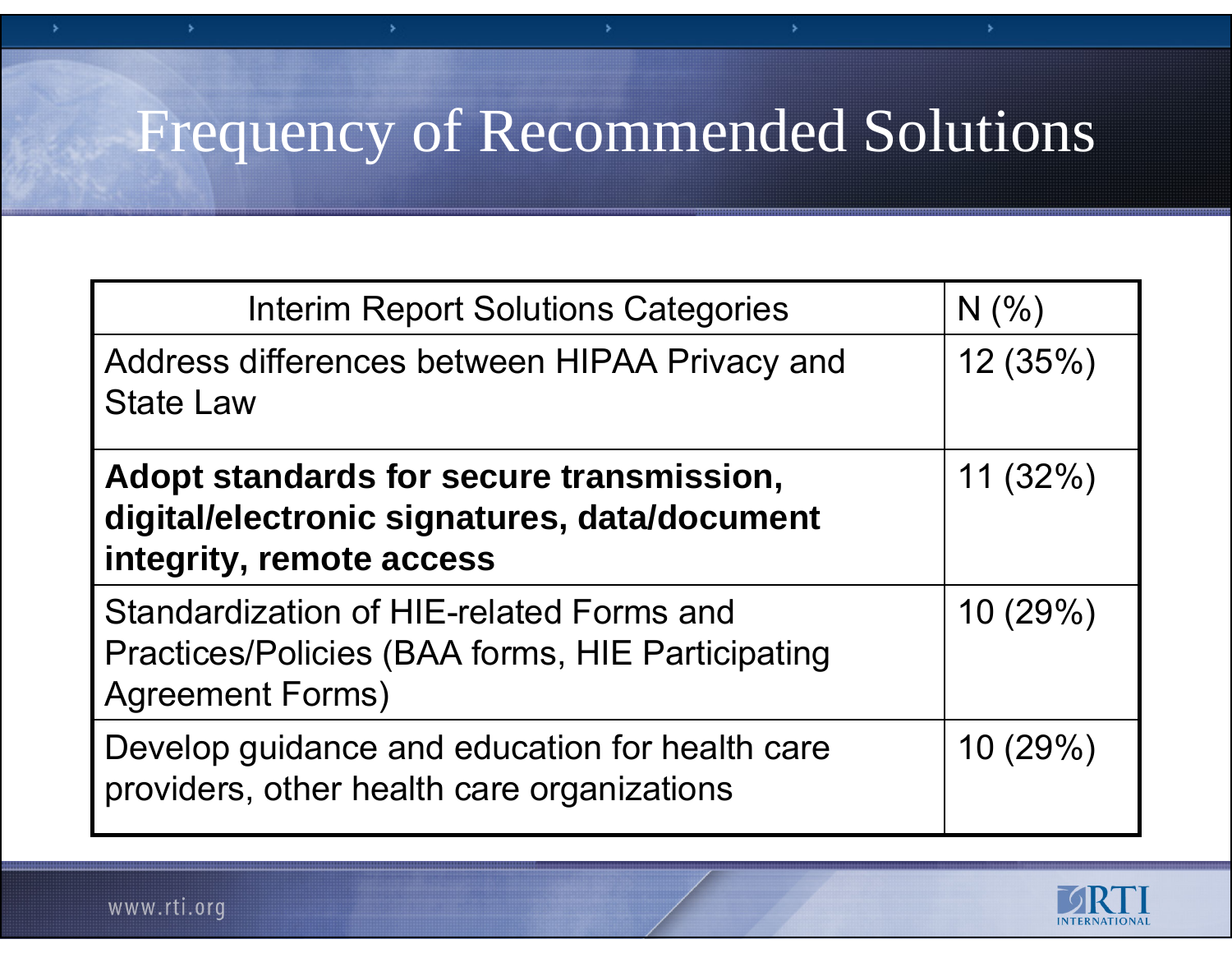x

| <b>Interim Report Solution Category</b>                                                                                                     | N(% )  |
|---------------------------------------------------------------------------------------------------------------------------------------------|--------|
| Address government reporting and HIE participation<br>(public health, medicaid)                                                             | 9(27%) |
| Address HIE issues between health care organizations<br>and specialized units of government (law enforcement,<br>correctional institutions) | 7(21%) |
| Establish interstate leadership group to address state-<br>to-state HIE issues                                                              | 4(12%) |

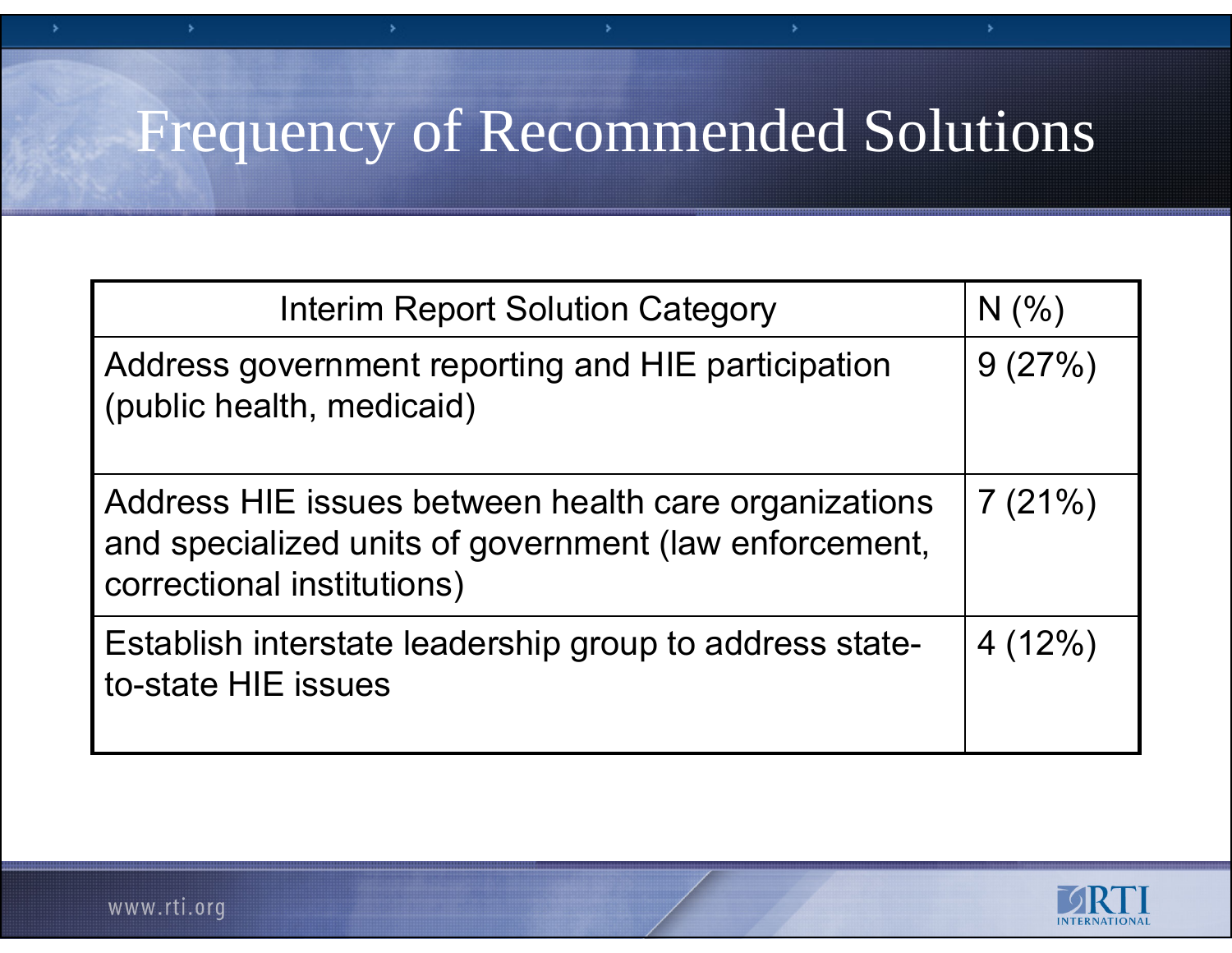## Sampling of Key Areas of Focus for Implementation

#### 4 A's

- $\bullet$  Defining and adopting standard user and entity authentication and authorization protocols
- $\bullet$  Developing a standard minimum auditing policy that identifies security relevant events
- $\bullet$ Role-based Access
- Defining method of appropriately segregating data and working through the challenge for appropriate role-based access
- $\mathbb{R}^n$  Identifying a standard, reliable method of accurately matching records to patients
- Defining a core minimum EHR data set

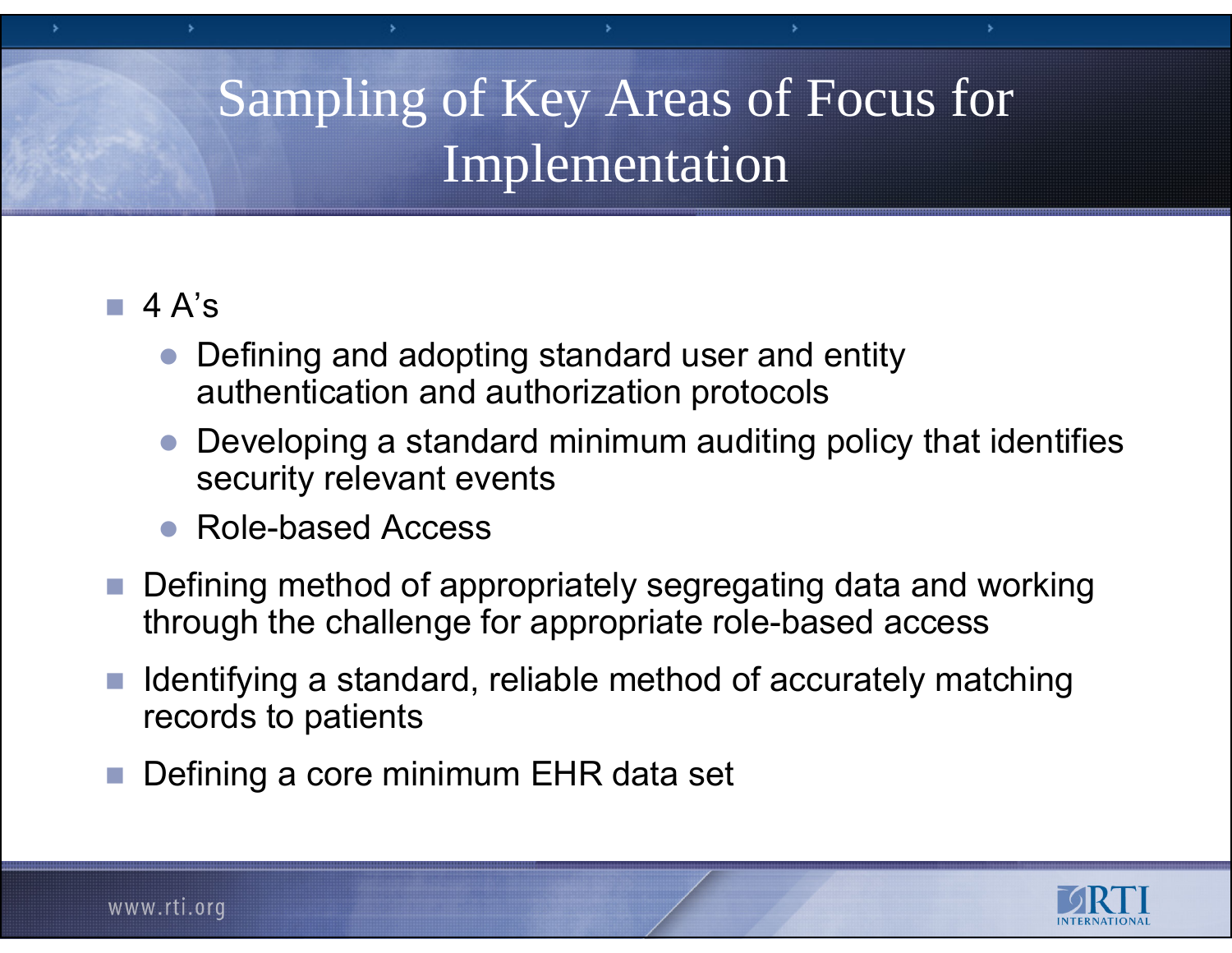# Example of One Approach to 4 A's

- **Authorizing** individuals to access patient data
- **Authenticating** individuals when accessing patient data
- Setting **Access controls** to appropriately limit authorized individuals' access to patient data
- Coordinating Auditing activities across organizations to assure patient data has not been inappropriately accessed

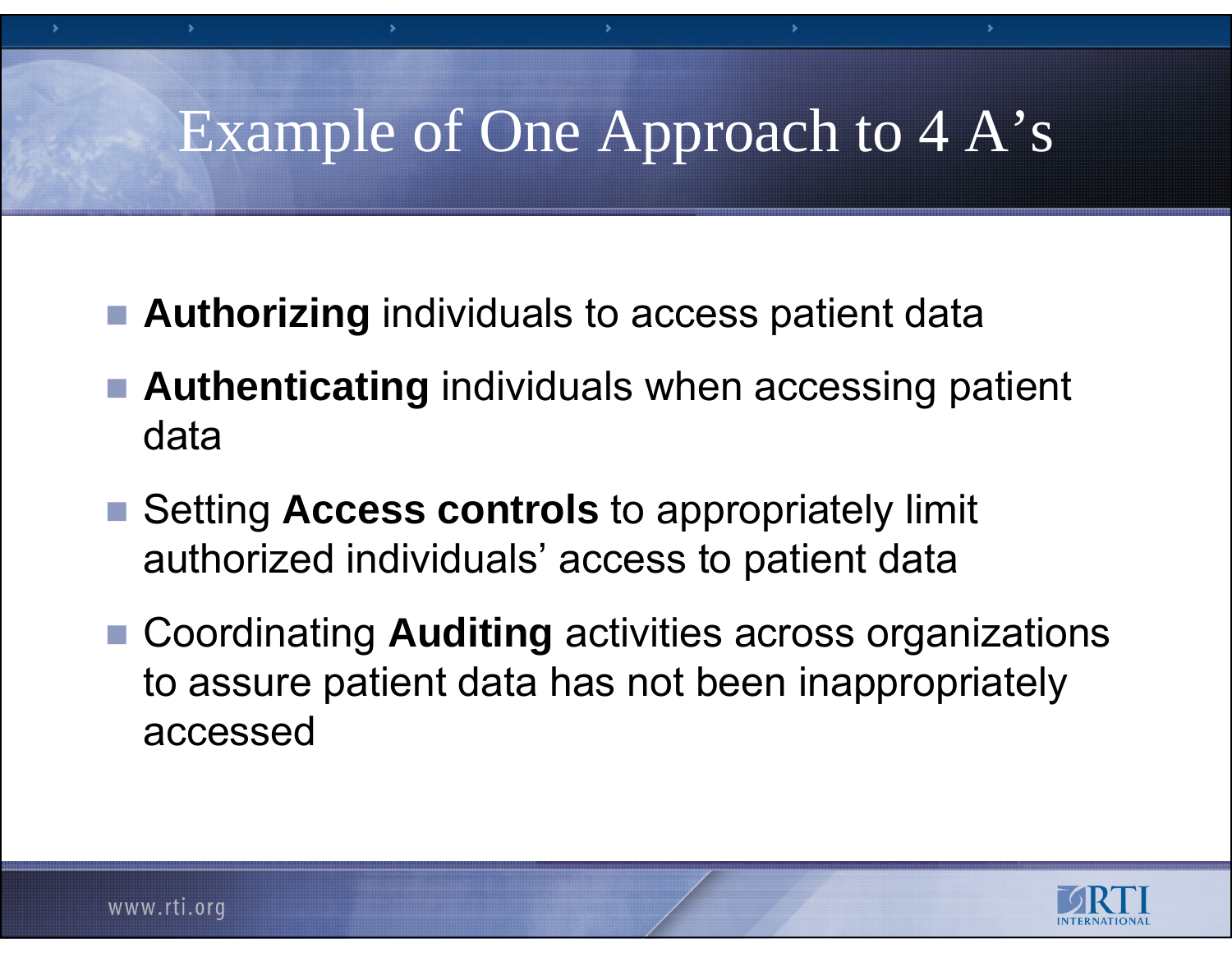# Work Group Charge

- $\blacksquare$  Develop a conceptual solution that describes the characteristics or requirements for a solution for each of the 4As
- Identify specific policies, procedures, mechanisms or technologies that met the characteristics or requirements
- Develop action plans to implement the policies, procedures, mechanisms or technologies identified as solutions

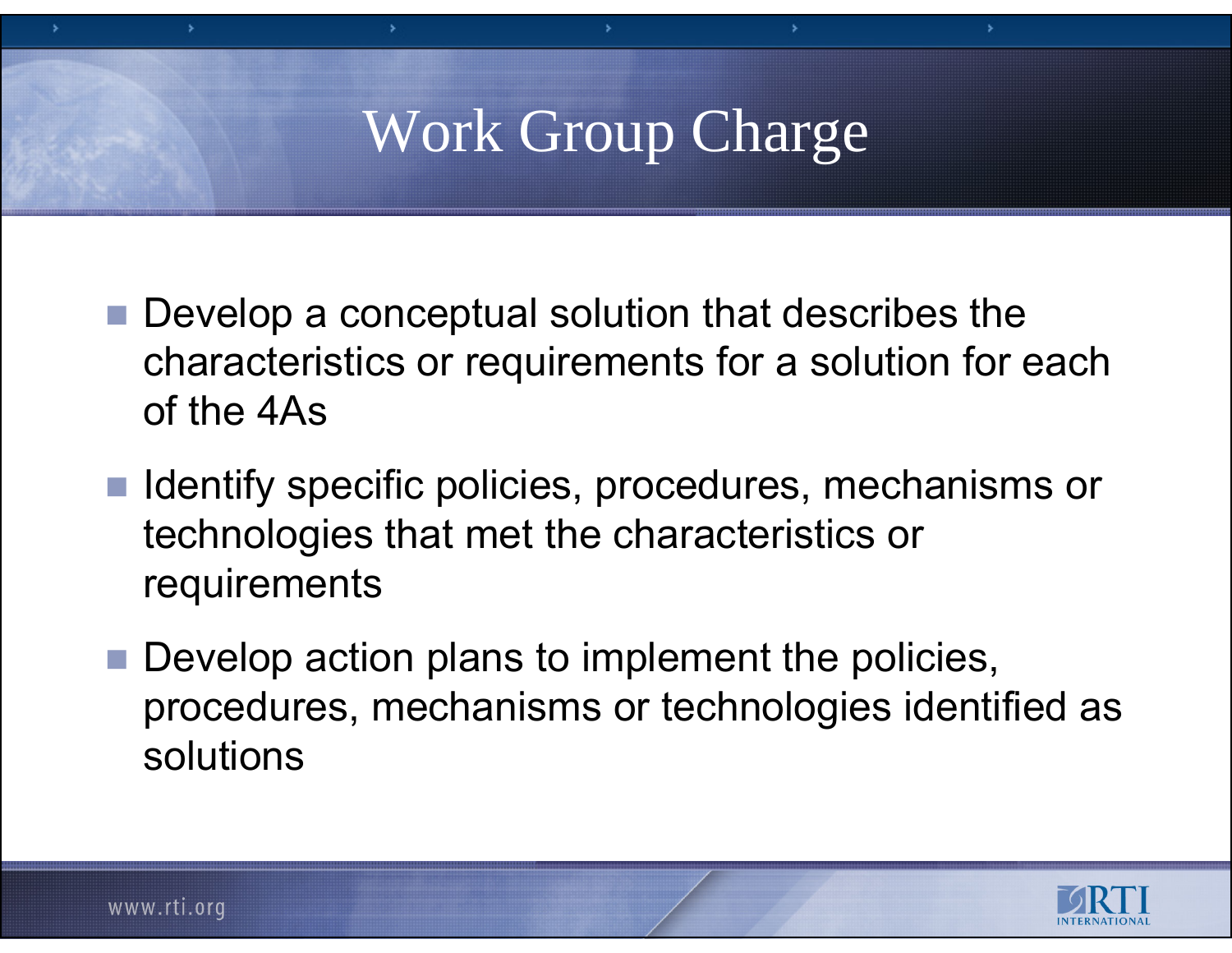## Principle Development

- Develop a set of principles for authorizing and authenticating individuals, setting access controls, and auditing in a HIE, that are:
	- Agnostic with regard to specific technologies or HIE architectures
	- Time invariant to avoid obsolescence
	- Scaleable to accommodate small and large HIE models

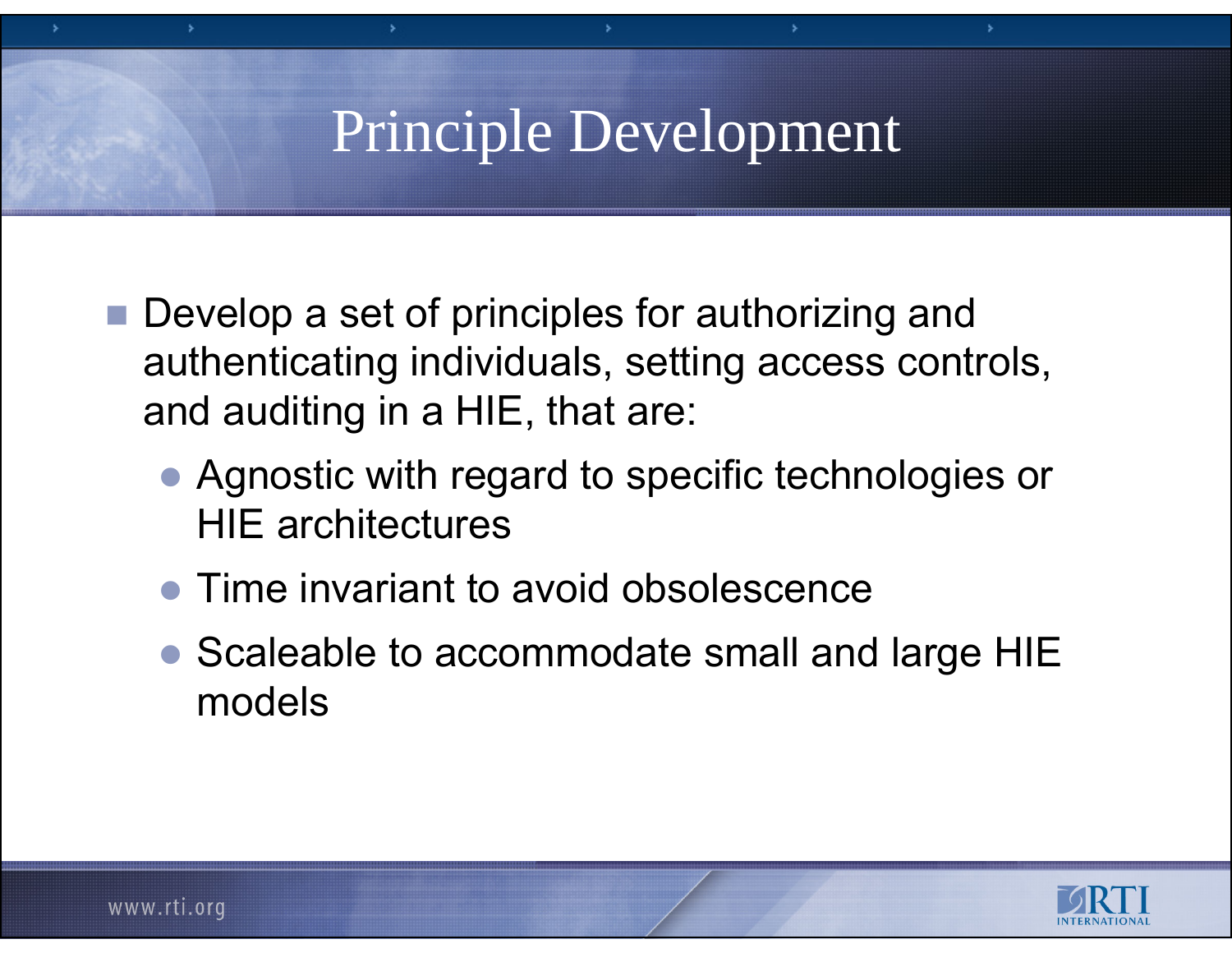# Additional Work Group Considerations

- $\mathcal{C}^{\mathcal{A}}$  The results, work products, and standards from other state and national groups and projects
- The healthcare industry's on-going experiences with defining and implementing particular architectures and networks
- $\mathcal{L}_{\mathcal{A}}$  Technological changes that provide enhanced ability to implement technology solutions
- $\mathcal{L}^{\mathcal{A}}$  "Best practices" and "lessons learned" as health care organizations gain experience in implementing exchanges

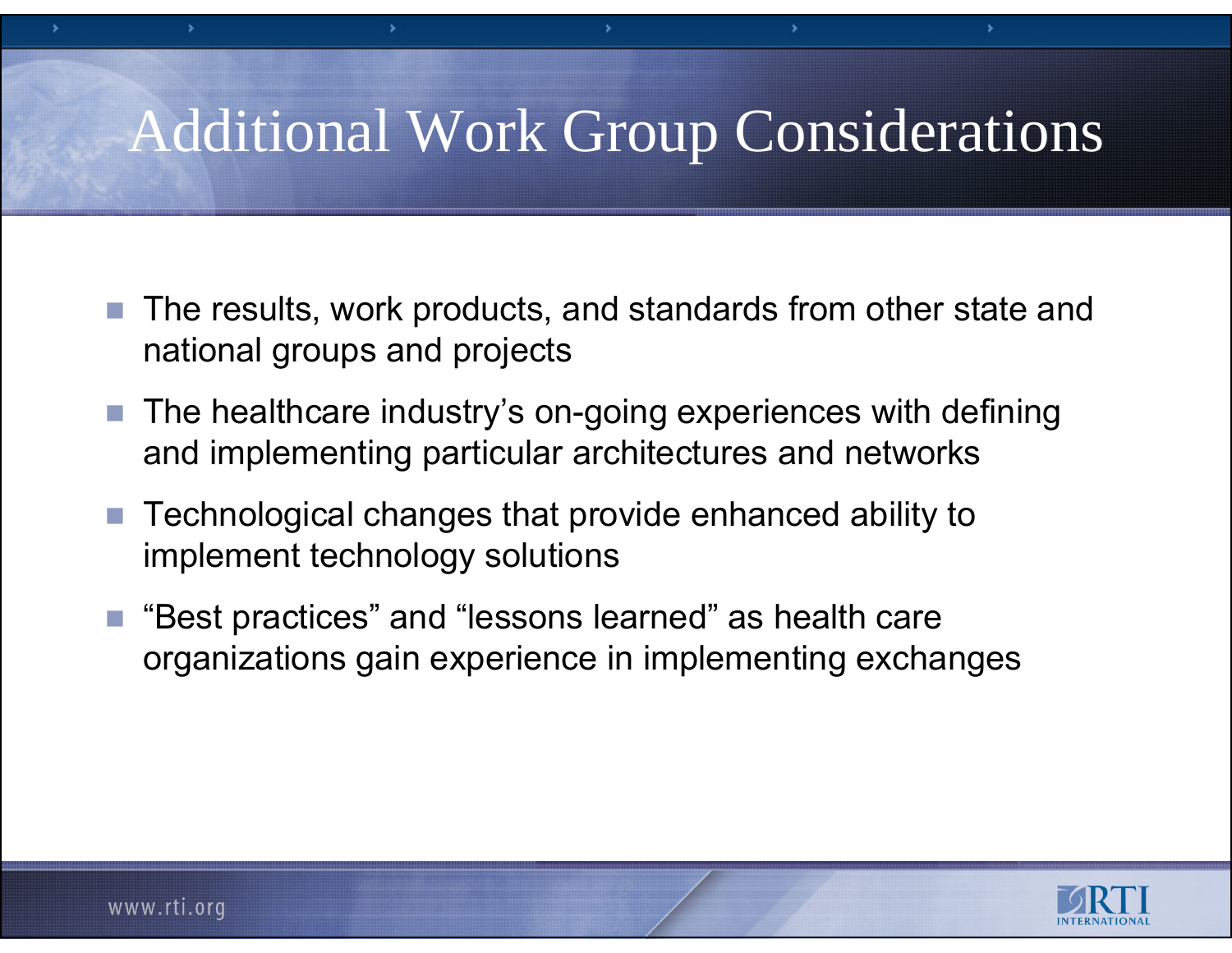# 4 High Priority Principles

- 1. P3.1 (Access Controls) Health care providers should only access information for patients with whom they have a treatment relationship and then only the health information relevant to the treatment being provided.
- 2. P3.2 (Access Controls) All organizations participating in a Health Information Exchange should develop and accept written policies and procedures for accessing and exchanging patients' health information through the HIE.

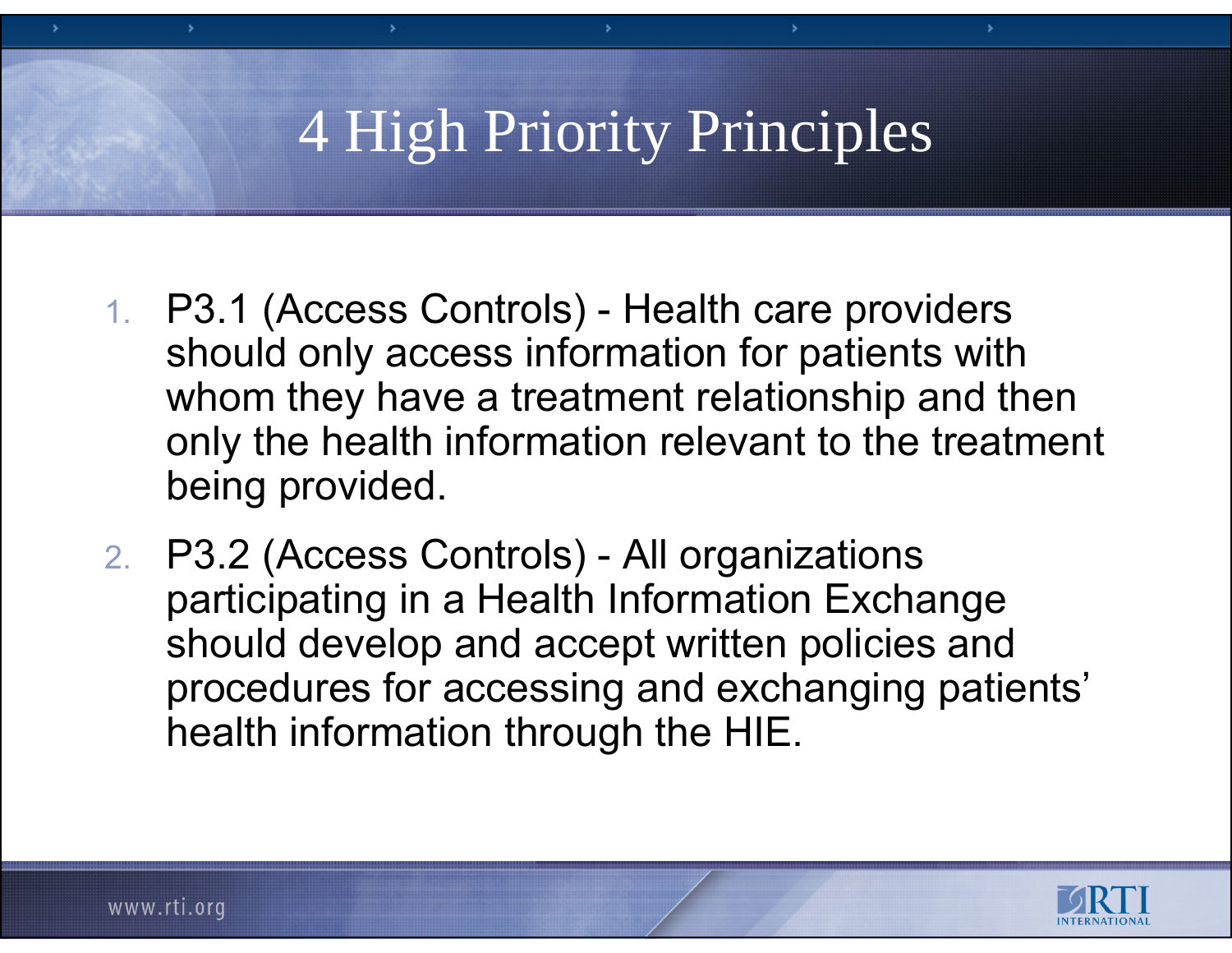# 4 High Priority Principles

- 3. P1.4 (Authorization) All organizations participating in a Health Information Exchange should develop and accept security credentialing guidelines for authorizing individuals to access patients' health information through a Health Information Exchange. The security credentialing guidelines and process should be as streamlined as possible and minimally include:
	- $\bullet$  a) verifying the identity of individuals authorized to access/exchange health information
	- $\bullet$  b) defining the appropriate role-based access for individuals authorized to access/exchange health information
	- $\bullet$  c) providing individuals the information and mechanisms to be authenticated when accessing/exchanging health information.

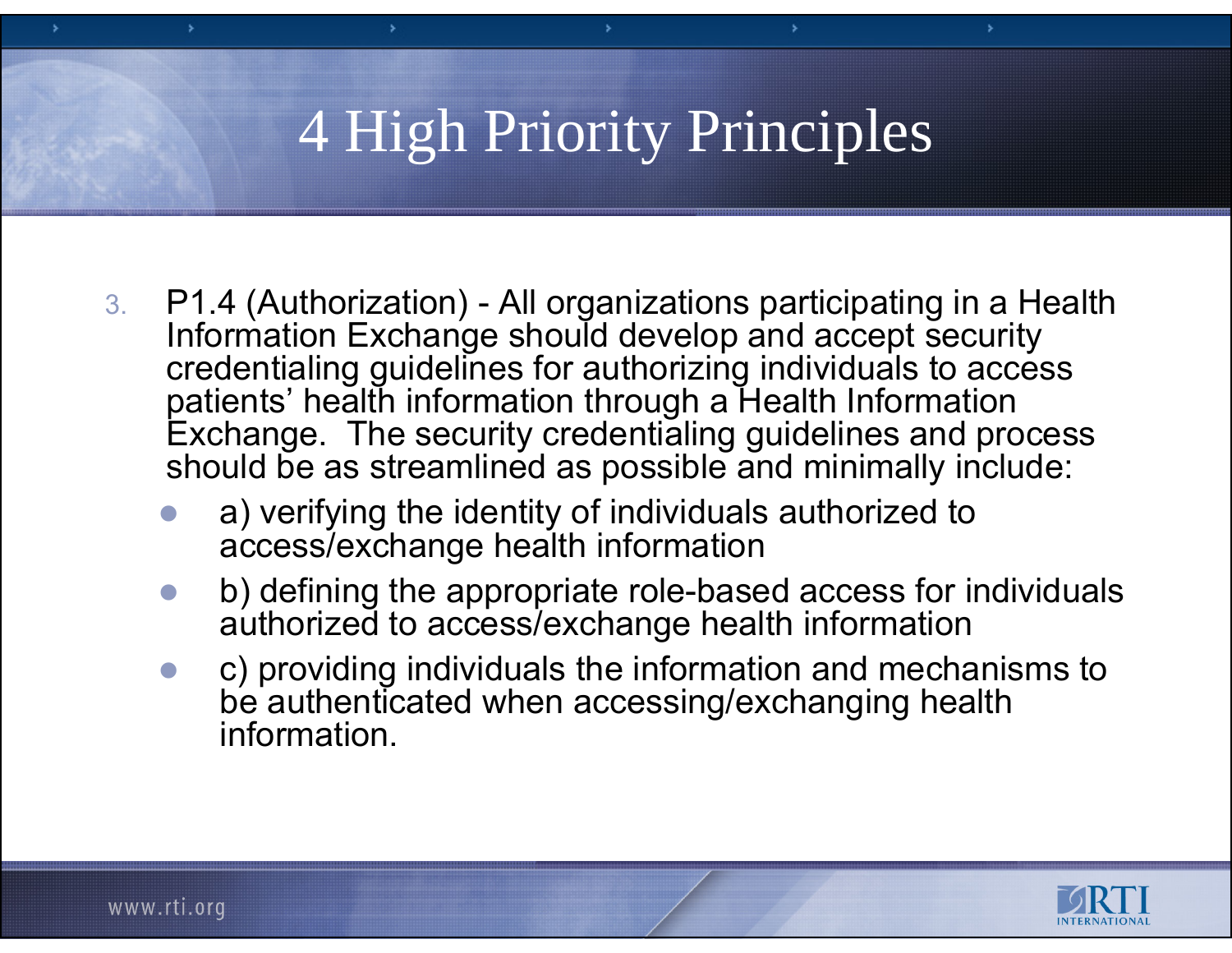## 4 High Priority Principles

4. P4.1 (Auditing) - All organizations participating in a Health Information Exchange should develop and accept minimum standards for routine auditing of individuals' access to patients' health information through the Health Information Exchange.

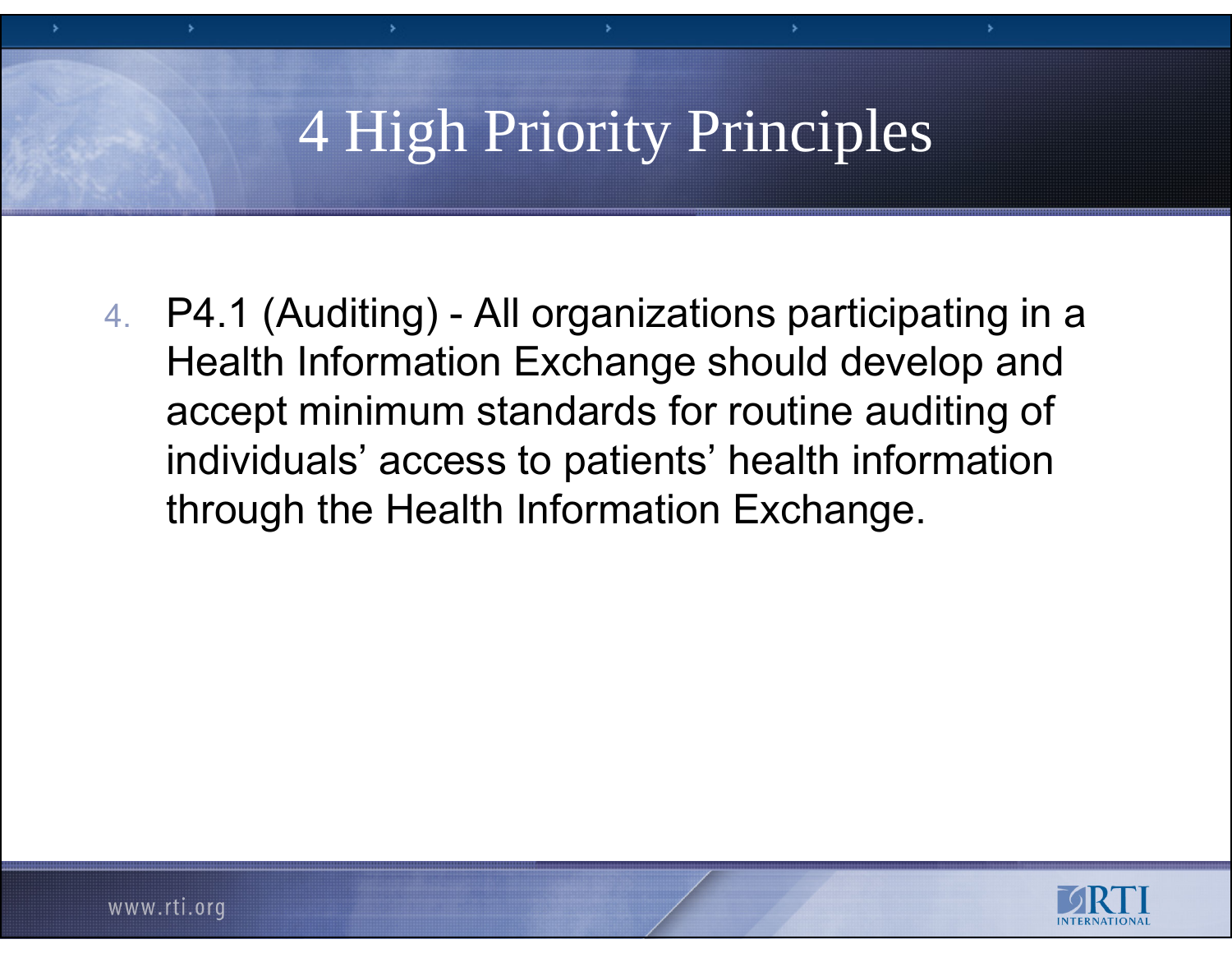## Moving Forward

- State Project Teams
	- State Task Forces and Central Coordinating Bodies
	- $\bullet$ Introducing state legislation
	- Continuing to work collaboratively